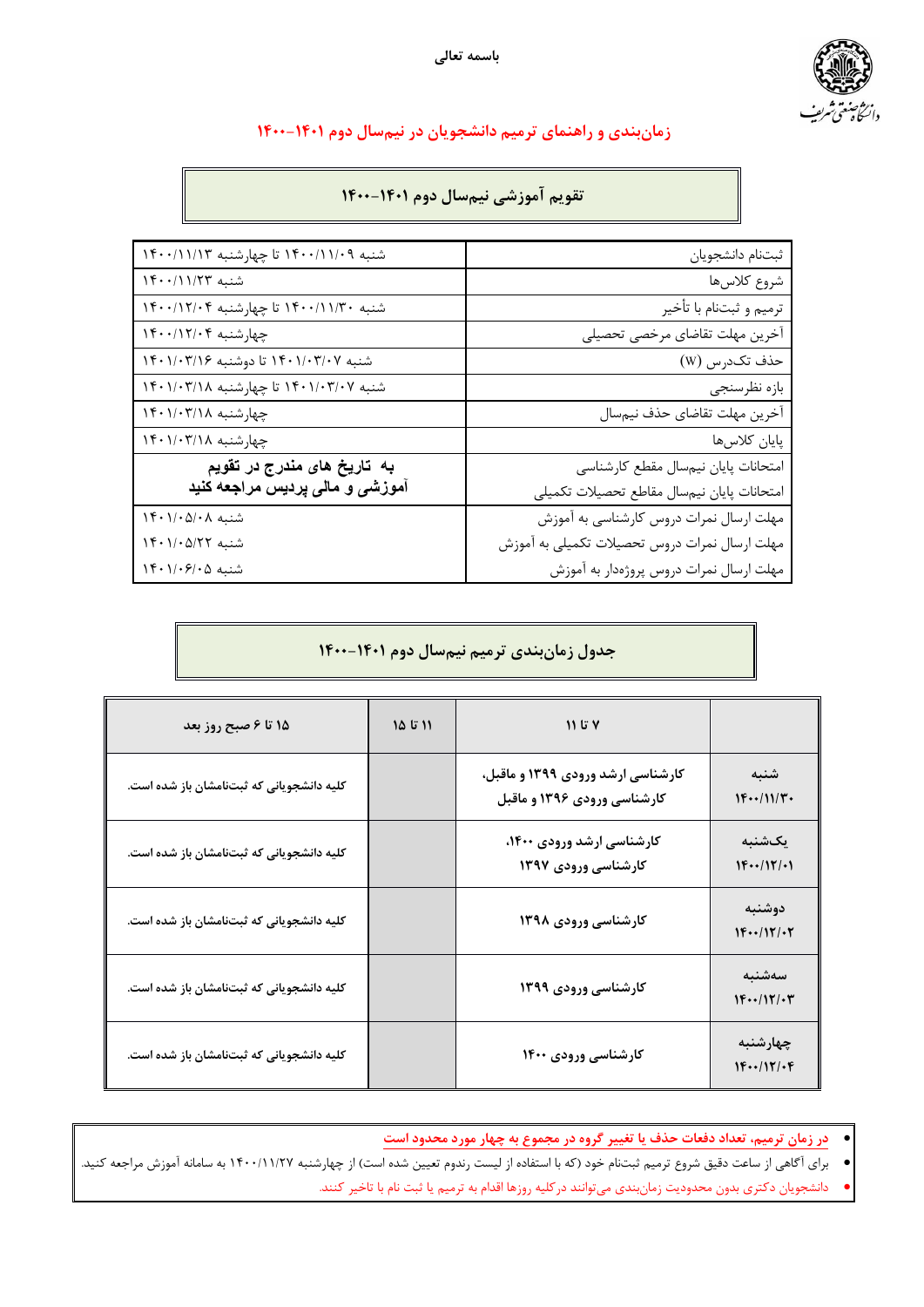

- 1) ترمیم ثبتنام دانشجویان از ساعت Y تا ١١ در سامانه انتخاب واصد به نشانی https://my.edu.sharif.edu و در سایر ساعات مطابق جدول زمان بندی در سامانه **)**  $\hbox{\texttt{https://edu.sharif.edu}}$ انجام می شود. )
- برای اخذ دروس در سامانه انتخاب واحد، کافی است روی علامت + در کنار شماره هر درس کلیک کنید. به منظور سهولت بیشتر در انتخاب واحد، میتوانید پیش از فرا رسیدن زمان ثبتنام، دروسی که علاقهمند به اخذ آنها هستید را با فشردن علامت ستاره نشان کنید.
- برای اخذ دروس در سامانه آموزش، وارد بخش «امور ثبتنام و ترمیم» منوی «ثبتنام و ترمیم توسط دانشجو» شده و دروس مورد نظر خود را با واردکردن شماره درس و شماره گروه اخذ کنید.
- **٢)** در صورت پر شدن دروسی که ظرفیت مشخص دارند، لیست انتظار (معمولاً تا ٢۵ درصد ظرفیت) تشکیل میشود. اگر یکی از دانشجویانی که در آن درس ثبتنام داشته، درس خود را حذف کند، اولین نفر از لیست انتظار به طور خودکار در آن درس ثبتنام شده و موضوع به نشانی ایمیل ثبتشده در سامانه منعکس میشود.
- **3)** رب اساس مصوبه شورای آموزش دانشگاه، دفعات حذف یا تغییر گروه دروس در بازه ثبتنام به حداکثر ۱۲ (دوازده مرتبه) و در بازه ترمیم به حداکثر ۴ (چهار مرتبه) ) محدود خواهد بود.
- ۴) <mark>( مسئول رعایت مقررات آموزشی دانشجو است. برخی از مقررات آموزشی توسط سامانه آموزش بررسی شده و در صورت وجود مغایرت، اخطار آن در مقابل</mark> درس ثبت و به استاد راهنما گزارش می شود. بنابراین لازم است با مراجعه به سامانه آموزش بررسی کنید که دروس اخذشده هیچ گونه پیغام اخطاری نداشته باشند. ) درصورتی که ناچار به اخذ آن دروس هستید، در ستون «درخواست» توضیحات خود را برای استاد راهنما وارد کنید. توضیحات استاد راهنما نیز (درصورت وجود) ) قابل مشاهده است. درصورت عدم ارائه توضیح مناسب، درس یا دروس شما توسط دانشکده قابل حذف خواهد بود.
- ۵) برای ثبتنام در درس پروژه کارشناسی باید فرم تعریف پروژه کارشناسی و برای ثبتنام در درس کارآموزی بایید محل کارآموزی را پیش از ثبتنام در <sub>سامانه</sub> آموزش تکمیل کنید. (به مقررات اخذ دروس پروژه و کارآموزی مراجعه شود. رعایت سقف مجاز واحد با درس کارآموزی الزامی است و واحدهای **اضافي به صورت تصادفي حذف w خواهند شد.) ثبتنام در درس کارآموزي و همچنين اولين ثبتنام در دروس پروژه/پاياننامه/رساله فقط در سامانه آموزش** قابل انجام است.
- ۶) دانشجویان کارشناسی ارشد برای ثبتنام در درس پایاننامه باید ابتدا از طریق منوی تعریف پایاننامه در سامانه آموزش، نسبت به تعریف الکترونیکی پایاننامه اقدام نمایند تا پس از طی مراحل و تایید نهایی، امکان انتخاب واحد در درس پایاننامه ایجاد گردد.
- ۷) کف تعداد واحد مجاز (به جز در نيمسال فارغالتحصيلي) ۱۲ واحد در مقطع کارشناسي کارشناسي ارشد و ۶ واحد در مقطع دکتري است. چنانچه نعداد واحدهای اخذشده توسط دانشجو پس از ترمیم کمتر از حد نصاب مجاز باشد، ثبتنام نیمسال وی پس از بررسی توسط دانشکده ملغی خواهد شد.
	- ۸) سقف تعداد واحد مجاز برای دانشجویان کارشناسی مطابق جدول زیر است. واحدهای بیشتر از سقف مجاز به صورت تصادفی حذف w خواهند شد.

| درنيمسال<br>فارغ التحصيلى | دانشجويان<br>  معدل کل<br> معدل کل<br>$1F/\cdots - 19/99$<br>$1V$ $\cdots$ $Y \cdot$ $\cdots$<br><b>/دورشتهای</b> |        | معدل کل<br>کمتر از ۱۴/۰۰ | معدل نيمسال قبل<br>کمتر از ۱۲/۰۰ | معدل |               |
|---------------------------|-------------------------------------------------------------------------------------------------------------------|--------|--------------------------|----------------------------------|------|---------------|
| $\mathbf{v}$              | ۲V                                                                                                                | $\sim$ |                          | $\sqrt{ }$                       |      | سقف واحد مجاز |

- ۹) در صورت مشاهده هرگونه اشکال یا عدم امکان اخذ مجوز استاد راهنما با آموزش یا تحصیلات تکمیلی دانشکده خود تماس بگیرید.
	- **۱۰) چنانچه هنگام ثبتنام، پیغام «غیرمجاز» مشاهده کردید، موضوع را به یکی از روش های زیر یی** *گ***یری کنید:**

| سایر راههای تماس                                                | نشانی ایمیل           | شماره تلفن           | مقطع                 |
|-----------------------------------------------------------------|-----------------------|----------------------|----------------------|
|                                                                 | bs_inquiry@sharif.ir  | 88180.08<br>88180.91 | کارشناسی             |
| تكميل فرم «درخواست از مديريت تحصيلات<br>تکمیلی» در سامانه آموزش | ms_inquiry@sharif.ir  | 88180.10             | <b>کارشناسی ارشد</b> |
| تكميل فرم «درخواست از مديريت تحصيلات<br>تکمیلی» در سامانه آموزش | phd_inquiry@sharif.ir | 88180.88<br>88180.99 | دکتری                |

- ١١) دانشجویانی که به هر دلیلی (به جز عدم اخذ مجوز استاد راهنما) غیرمجاز شدهاند و ثبتنام آنها طبق حکم کمیسیون موارد خاص به صورت آموزش آزاد، توسط اداره خدمات آموزشی انجام میشود، باید فرم انتخاب واحد را از سایت آموزش دانشگاه به نشانی http://old.sharif.ir/rules دریافت و پس از تکمیل به صورت فایل pdf به نشانی پست الکترونیکی khad\_amoozesh@sharif.ir ارسال کنند.
- ۱۲) قوجه کنید که مسئولیت ثبتنام و ترمیم با شخص دانشجو است و در صورت محول کردن این مسئولیت به شخص دیگر و بروز مشکل هیچ عذری پذیرفته نیست. در ضمن دانشجویان باید پس از بازه زمان ثبتنام، برای اطلاع از دروس درج شده در ثبتنام قطعی خود به سامانه آموزش مراجعه کنند، به ویژه اگر درسی از ایشان در لیست انتظار بوده است.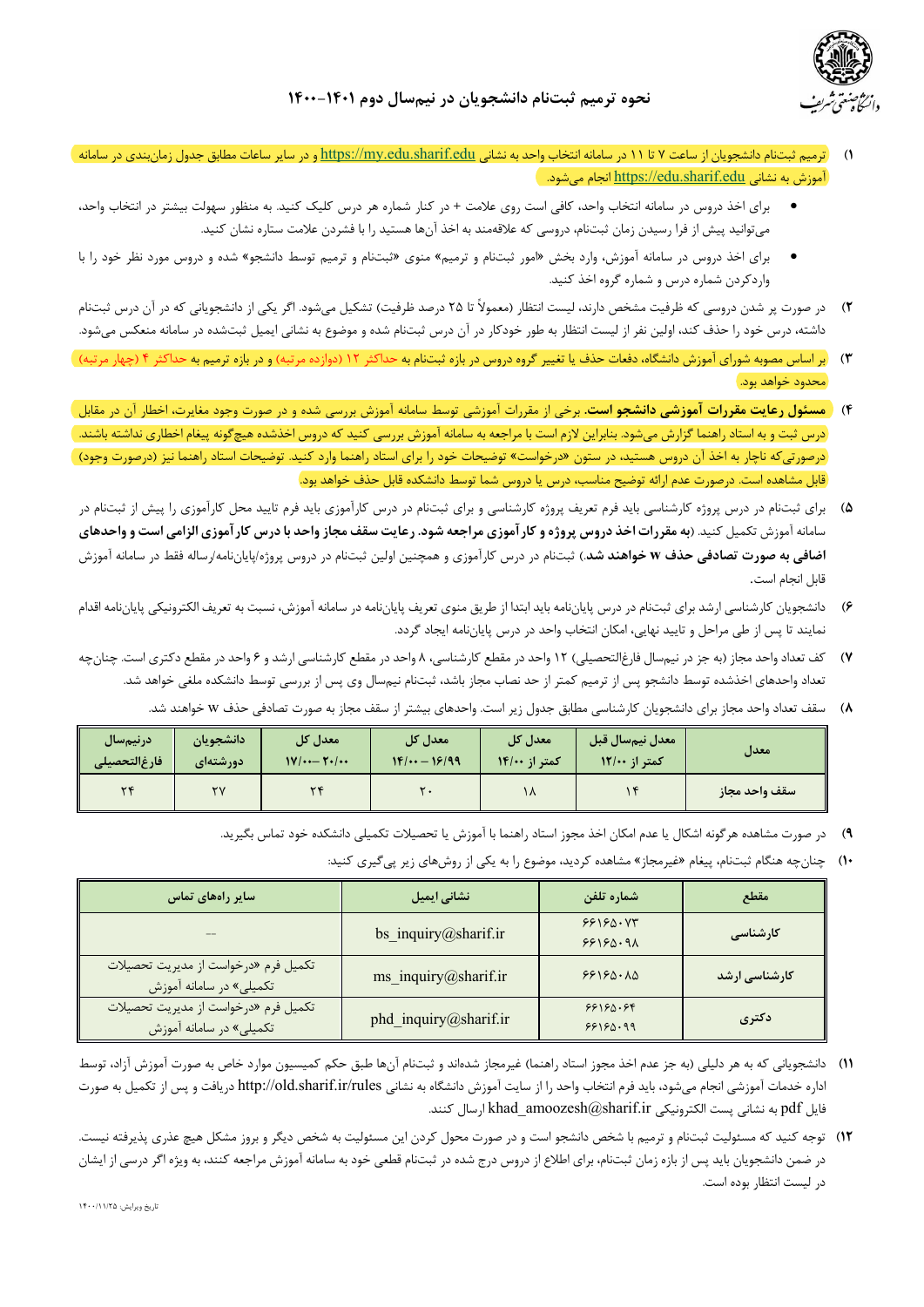

# **Academic Calendar and Timetable for Late Registration (For All Academic Programs) Academic Calendar – Spring Semester 2022**

| <b>Online Course Registration (BSc)</b><br>Online Course Registration (MSc & PhD) | Sat. 29.01.2022 - Wed. 02.02.2022 (Jan. 29th- Feb. 02nd)                                                               |
|-----------------------------------------------------------------------------------|------------------------------------------------------------------------------------------------------------------------|
| First day of the class                                                            | Sat. 12.02.2022 (Feb. 12th)                                                                                            |
| Late course registration & amendment                                              | Sat. 19.02.2022 - Tue. 22.02.2022 (Feb. 19th - 22nd)                                                                   |
| (Single) Course withdrawal                                                        | Sat. 28.05.2022 - Mon. 06.06.2022 (May. 28th- Jun. 06th)                                                               |
| Semester withdrawal deadline                                                      | Wed. 08.06.2022 (Jun. 08th)                                                                                            |
| Last day of classes                                                               | Sun. 12.06.2022 (Jun. 12th)                                                                                            |
| Final exams                                                                       | Wed. 22.06.2022 - Sun. 26.06.2022 (Jun. 22nd - Jun. 26th)<br>Mon. 04.07.2022 - Thu. 14.07.2022 (Jul. 04th - Jul. 14th) |
| Score submission deadline by instructors                                          | Sat. 23.07.2022 (Jul. 23rd)                                                                                            |
| Score submission deadline for projects                                            | Sat. 27.08.2022 (Aug. 27th)                                                                                            |

### **During the late course registration and amendment, the number of withdrawal or group change (in total) is limited to 4 items as below:**

- In each time period mentioned for late registration, amendment or adjustment, only a limited number of students will be processed.
- For information on the exact timing of late registration & amendment (which is set using the list). It begins from Wednesday, 01/26/2022, for which students can connect to the academic system.
- PhD students, (2020 enrollments and before) can apply for late registration and adjustment on any day without any limitation of any time period.

**Academic Department Jan. 19th, 2022**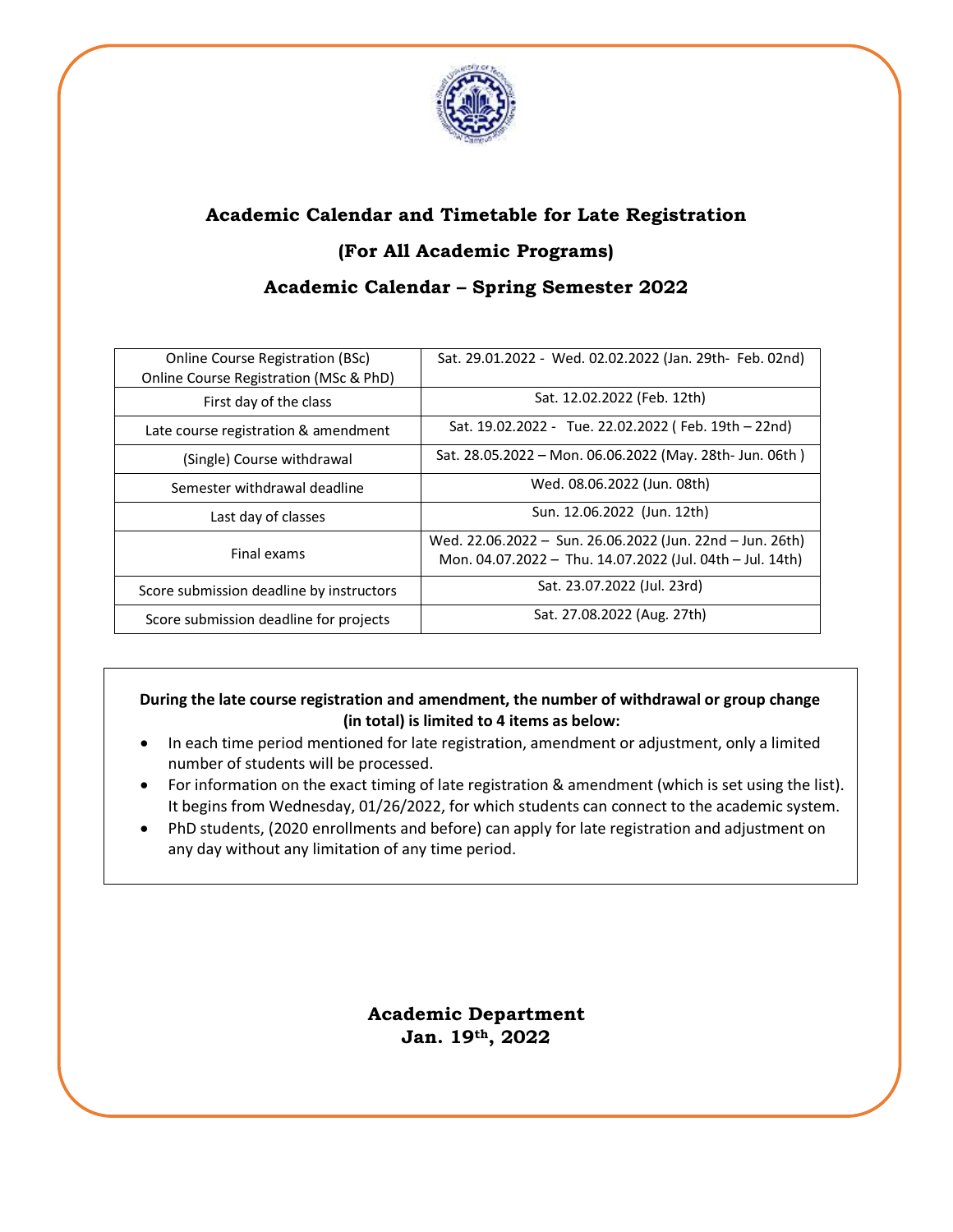

### **Time period for Late Registration & Amendment Spring Semester 2022**

|                                                                                                              | $7 - 11$                               |     | 15 pm $-6$ am (next day)                  |
|--------------------------------------------------------------------------------------------------------------|----------------------------------------|-----|-------------------------------------------|
| BSc students 2017 enrollments and before<br>Saturday<br>02/19/2022<br>Only for MSc students 2020 enrollments |                                        |     | For all students who are able to register |
| Sunday<br>BSc students 2018 enrollments and before<br>02/20/2022<br>Only for MSc students 2021 enrollments   |                                        | --- | For all students who are able to register |
| Monday<br>Only for BSc students 2019 enrollments<br>02/21/2022                                               |                                        | --- | For all students who are able to register |
| Tuesday<br>02/22/2022                                                                                        | Only for BSc students 2020 enrollments |     | For all students who are able to register |
| Wednesday<br>02/23/2022                                                                                      | Only for BSc students 2021 enrollments | --- | For all students who are able to register |

### **Late Registration and Amendment for Academic year 2021-2022**

- 1. It is important that before beginning of the late payment and amendment process, to log onto <https://edu.sharif.edu/>
- In case of forgetting your password, click on the section mentioned, "Forgot my password" and carry out the necessary steps.
- It is important to provide your Email ID on the system in order to receive all the required information.
- 2. For all-important academic information, it is required to check the notice boards regularly or visit the university website.
- 3. Your academic courses must be chosen in accordance with the advice of the head of group and the limited units that can be selected

The permitted credits for BSc students are as follows (extra credits will be deleted automatically)

| Grade               | <b>Grade of previous</b><br>semester<br><b>Below 12.0</b> | <b>Total Grade</b><br><b>Below 14.0</b> | Total<br>Grade<br>14.0-16.99 | <b>Total Grade</b><br>17.0-20.0 | Students who<br>are studying<br>2 maiors | <b>Graduates</b> |
|---------------------|-----------------------------------------------------------|-----------------------------------------|------------------------------|---------------------------------|------------------------------------------|------------------|
| Permitted<br>credit | 14                                                        | 18                                      | 20                           | 24                              | 27                                       | 24               |